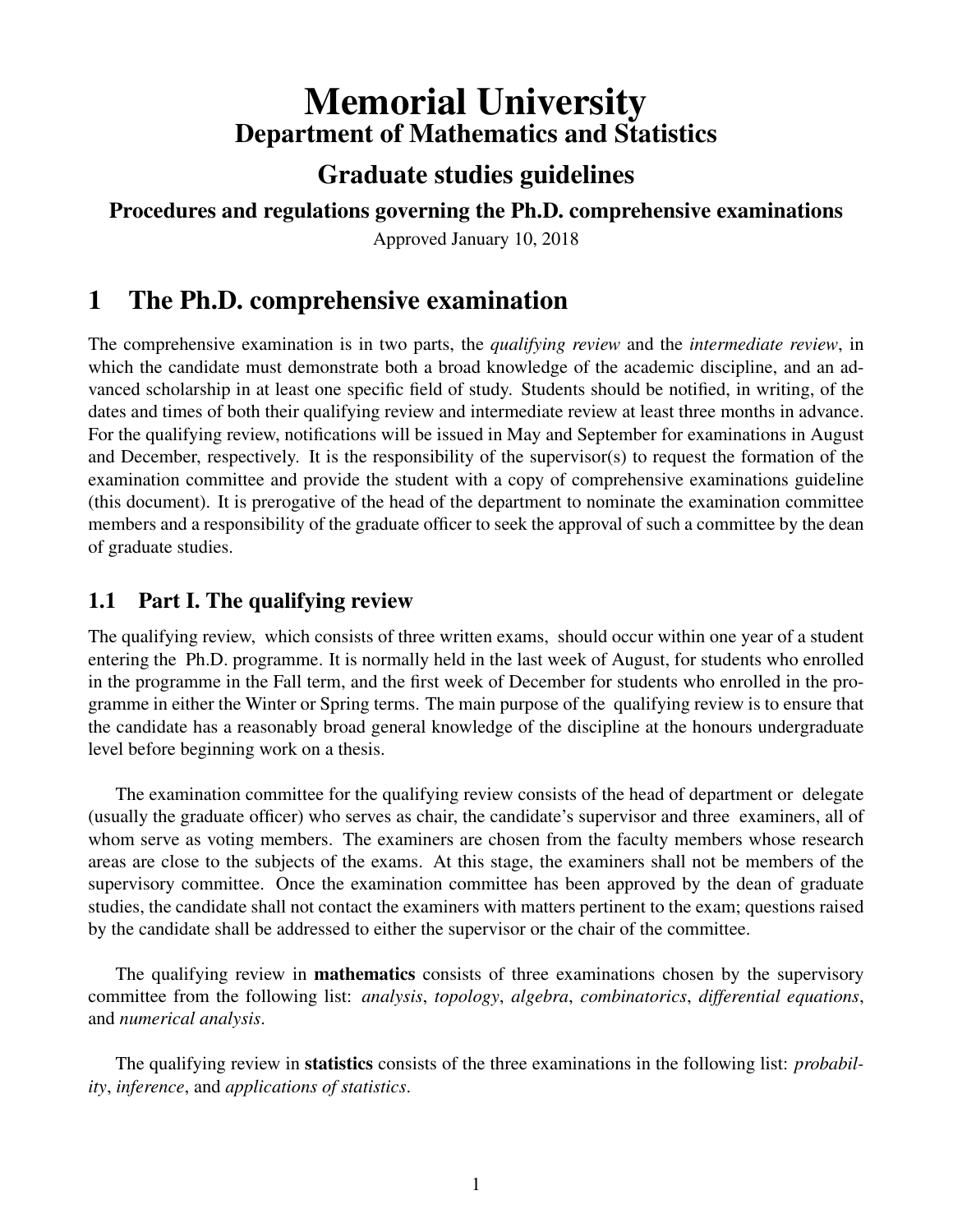The syllabi for these examinations together with two sets of sample exams must be posted in the department's web-site. Each exam will be written in a session of three hours and all of them must be completed in the span of a week. Grading the exams by the examiners should be done within a period of two weeks.

The outcome of each exam is pass (a grade of A or B), fail (F), or re-examination (a grade of C or D). Only one re-examination in at most two exams is possible and, when needed, such a re-examination(s) should occur no sooner than one month and no more than four months after the original examination. When two exams need to be rewritten, the exams must be competed in the span of a week. To successfully complete the qualifying review, a student must pass all three exams. In the case of failure, the student's programme shall be immediately terminated.

On receiving the results from the examiners, the chair consults with the full committee and then informs the head of the department of the outcome of the examination. If the candidate fails to successfully complete the qualifying review, the department notifies the dean of graduate studies. If the candidate needs to be re-examined, the committee recommends when the exam(s) to be re-written should be scheduled. If the candidate successfully completes the qualifying review, the chair of the committee communicates the grades obtained by the student to the department secretary to be recorded in the student's file (these grades will be used later to determine eligibility for pass with distinction at the second part of the comprehensive exam) and informs the student of the outcome. If the student does not fail the qualifying review, the School of Graduate Studies will only be notified when the dean requests it.

All written examination scripts must be given to the department secretary for safekeeping until one year after the student leaves the programme. After this time, the scripts can be destroyed.

#### 1.2 Part II. The intermediate review

The intermediate review is an examination process that starts with the submission of a written proposal on a thesis research topic by the candidate and culminates with the oral examination. At the time of this oral examination, the student shall have satisfactorily completed the course work listed in his/her programme of study up to the date. As the final stage of the Ph.D. comprehensive exam, the intermediate review must take place before the end of the candidate's seventh semester (normally towards the end of the student's sixth semester). The purpose of the intermediate review is to ensure that the candidate has sufficient specialised knowledge in the area of the proposed thesis and related areas so as to make a Ph.D. worthy thesis likely.

The examination committee is appointed by the dean of graduate studies upon recommendation of the head of the department. It consists of the head of department or delegate (usually the graduate officer) who acts as chair, the candidate's supervisor(s), the dean of graduate studies delegate and three examiners who meet the criteria indicated in the Graduate Studies regulations. In the case of more than one supervisor, only one shall be voting member; all the other members except the dean of graduate studies delegate are voting members.

The thesis proposal is a piece of scholarly work written by the candidate under the guidance of the supervisor(s). It shall be submitted for the consideration of the examination committee at least three